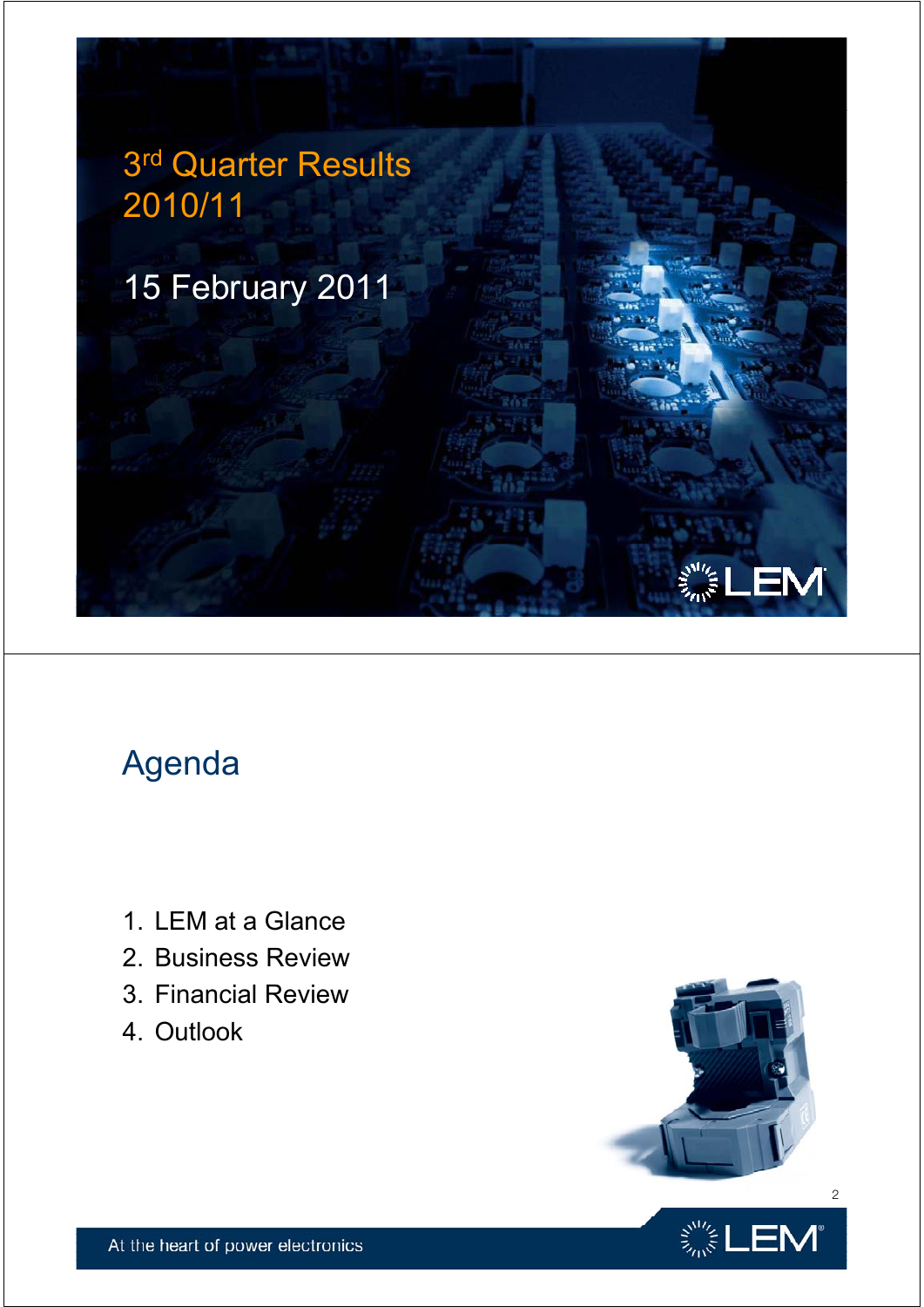# 1. About LEM

- LEM is the global market leader in providing innovative and high quality solutions for measuring electrical parameters
- $\blacksquare$  The current and voltage transducers are used in a broad range of applications in Industrial, Traction, Energy & Automation and Automotive markets
- **EXEM** is a high growth global company with approximately 1'300 employees Production plants are in Geneva (Switzerland), Beijing (China), Machida (Japan), Copenhagen (Denmark), and regional sales offices close to the clients locations
- LEM (SIX: LEHN) has been listed on the SIX Swiss Exchange since 1986<br>and has a market cap of CHF 659 million per 31.12.2010



# 1. LEM Production & Logistics World-Wide

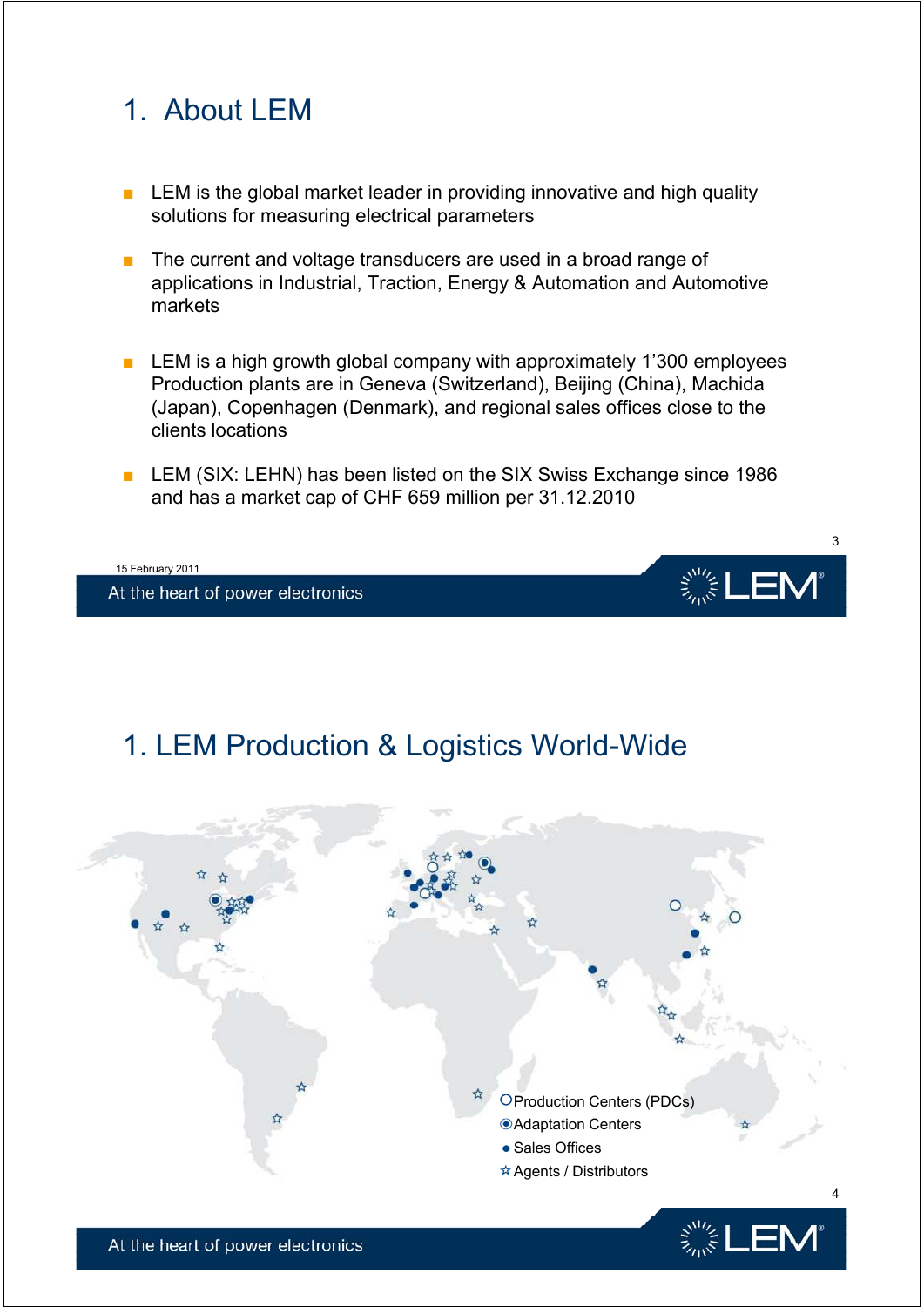# 1. LEM at a Glance - Markets Served

## **Traditional Markets New Markets New Markets**

#### Industry

- Motor drives, power conversion AC/DC, power supplies, UPS, welding, medical scanner, new energies, leakage current
- Test & measurement

### Traction & Trackside

- On-board applications, inverters
- Trackside and energy



#### Automotive ■ Conventional Cars

Battery Management

■ Green Cars (HEV, EV) Battery Pack Electric Motor Control

## Energy & Automation

- Process control
- 



 $\mathbf{L}\in\mathbb{R}^{n\times n}$ 

5

At the heart of power electronics

# 2. Business Review



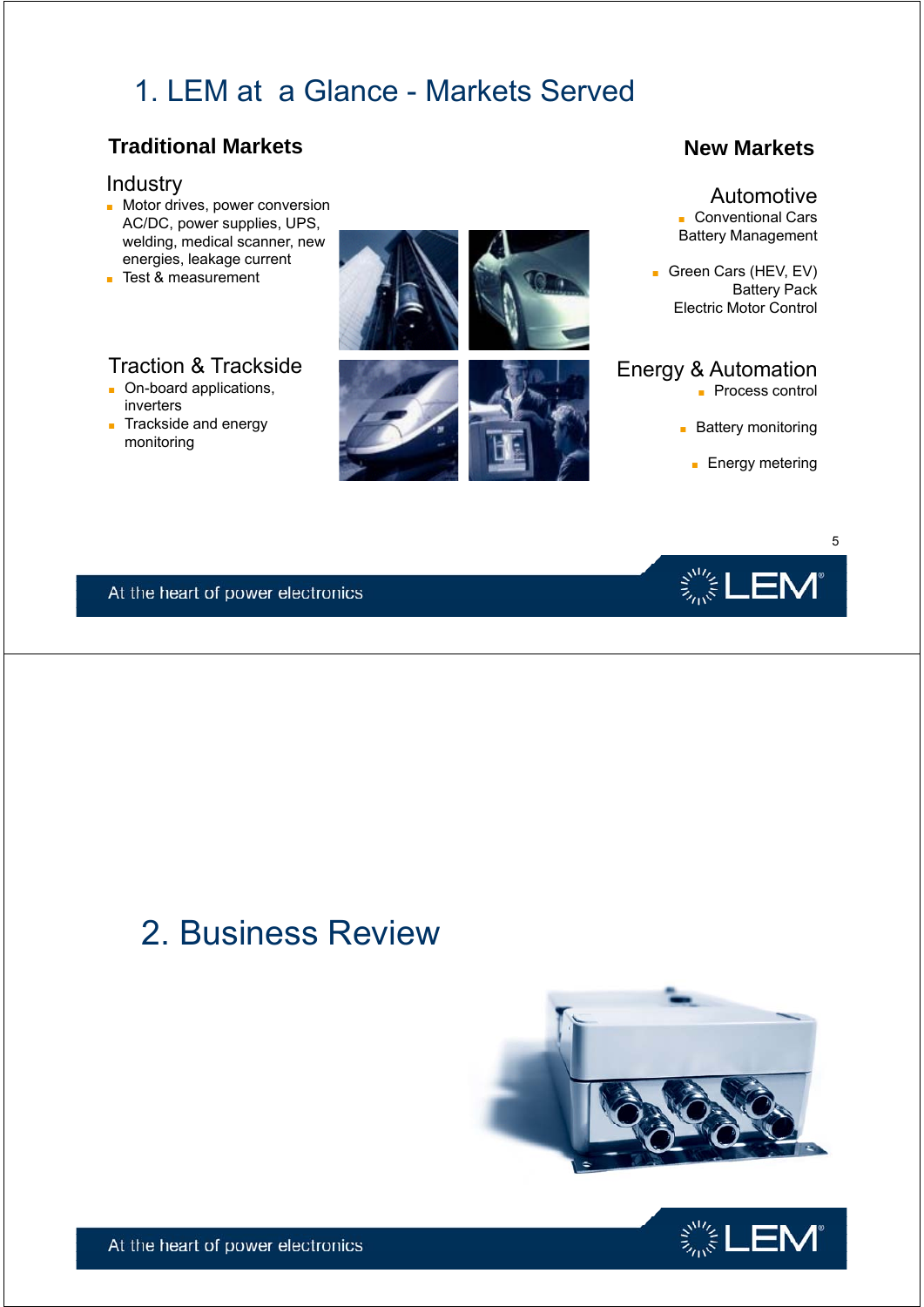# 2. Highlights  $Q3 2010/11 -$  Start of Normalization

9 months results 2010/11 achieved exceptional profitability

- After very strong bookings in Q1 & Q2 due to fears of shortages on the market, now normalization of order development in Q3 (book-tobill 1.09)
- Demand remaining strong in most markets except in Solar where a decline due to market adjustments is forecasted
- Sales of CHF 218.8 million (+72.2% compared to 9M 2009/10)
- Gross margin slightly decreased to 43.2% (43.6% 9M 2009/10)
- Operational EBIT of CHF 46.0 million  $(+187.4%$  compared to 9M 2009/10),
- Net profit of CHF 27.3 million (CHF 5.5 million for 9M 2009/10)

#### Operational milestones

**■** New organization now in place and operational  $\frac{1}{7}$ 

At the heart of power electronics

# 2. Net Sales



|                | In CHF millions    | <b>Sales</b> | Growth<br>9M to 9M | Growth<br>Q3 to Q2 |
|----------------|--------------------|--------------|--------------------|--------------------|
| າ CHF millions | Industrial         | 202.1        | 72.7%              | 3.0%               |
| 200            | Automotive         | 16.7         | 65.9%              | $-0.3%$            |
| 175            | <b>Total Sales</b> | 218.8        | 72.2%              | 2.7%               |

 $\ddot{\varepsilon}^{\rm sw}_{\tilde{\varepsilon}}$ L

■ Strong recovery vs. last year

■ Stabilization of quarterly sales at a high level



8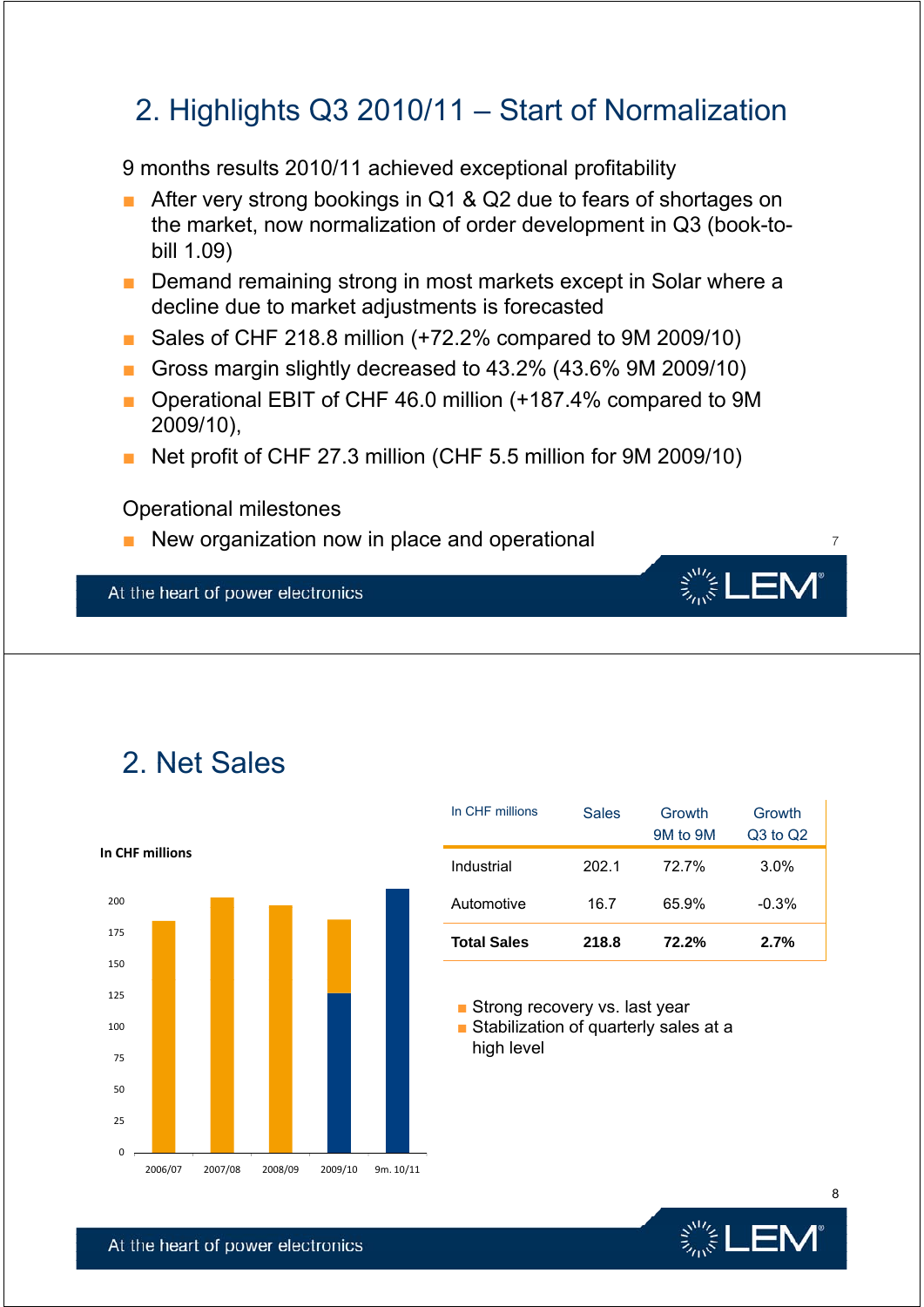



- quarters
- 
- Q3 book-to-bill ratio 1.09

9

**、" LEM** 

At the heart of power electronics

# 2. Industrial Segment: Regional Markets



| Sales growth<br>rates | 9 months | Q3 to Q2 |
|-----------------------|----------|----------|
| Europe                | 68.8%    | 4.6%     |
| Asia                  | 88.3%    | 2.2%     |
| N. America            | 50.9%    | $-3.0\%$ |
| <b>ROW</b>            | 67.7%    | 7.7%     |
| <b>Total</b>          | 72.7%    | $3.0\%$  |

■ Total sales CHF 202.1 million for 9 months 2010/11



10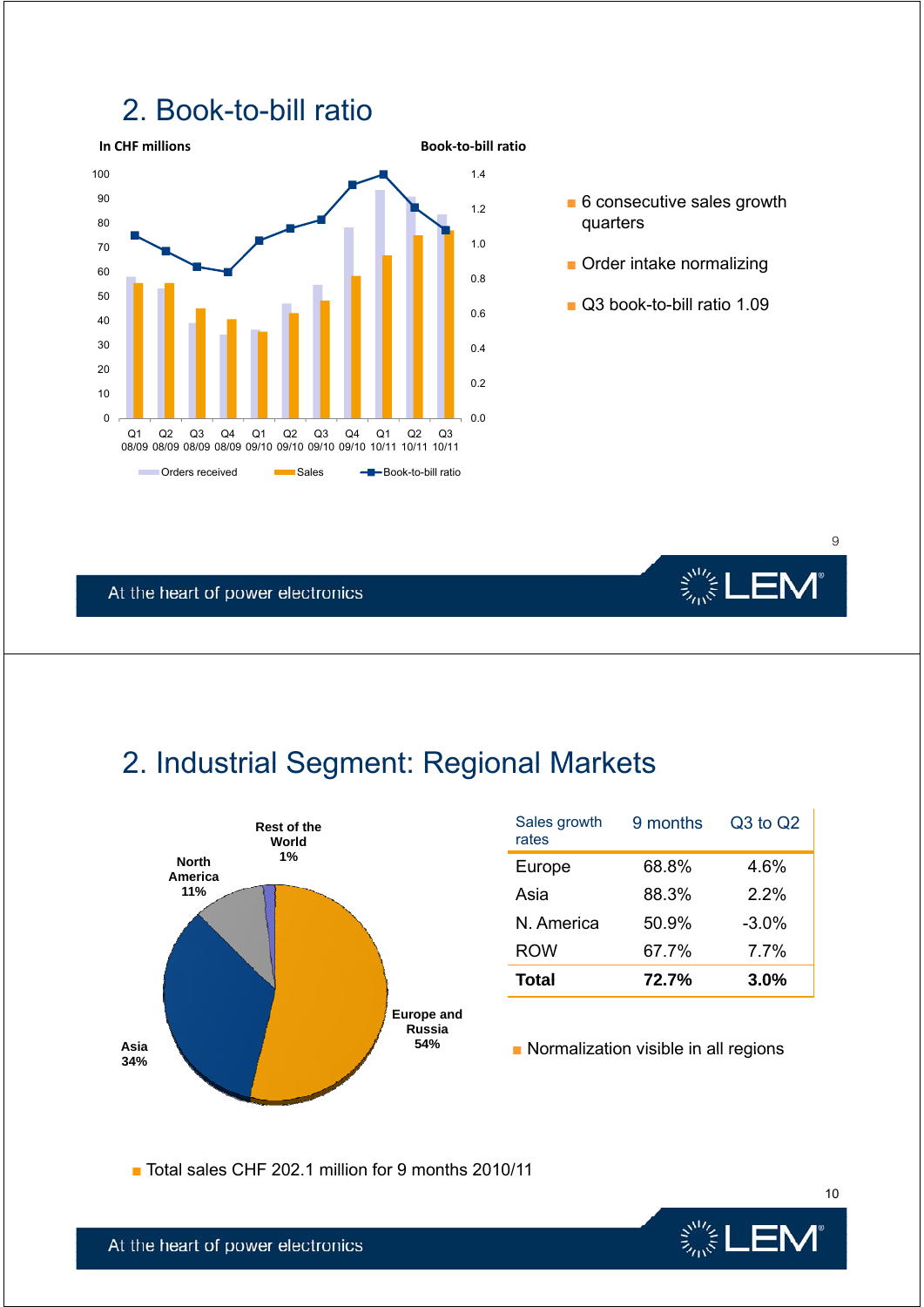# 2. Industrial Segment: Business Development



#### **Market and Applications**

#### **Industry**

Increased by 94% specially in the areas of motor drives and applications for solar energy

■ Increased at a pace of 8% mainly due to applications on board of trains

#### **Energy & Automation**

■ Increased by 73% mainly due to Battery Monitoring in Asia and Energy<br>Monitoring in Europe

At the heart of power electronics



11

# 2. Automotive Segment: Regional Markets



| Europe,<br>cl. Russia | Sales growth<br>rates | 9 months | Q3 to Q2 |
|-----------------------|-----------------------|----------|----------|
| 12%                   | N. America            | 74.8%    | $-3.1%$  |
|                       | Asia and ROW          | 40.6%    | 3.3%     |
|                       | Europe                | 136.5%   | 3.1%     |
|                       | <b>Total</b>          | 65.9%    | $-0.3%$  |

- Growth mainly driven by North America
- Long term trends remain unchanged for Asia and Europe

■ Total sales of CHF 16.7 million for 9 months 2010/11



12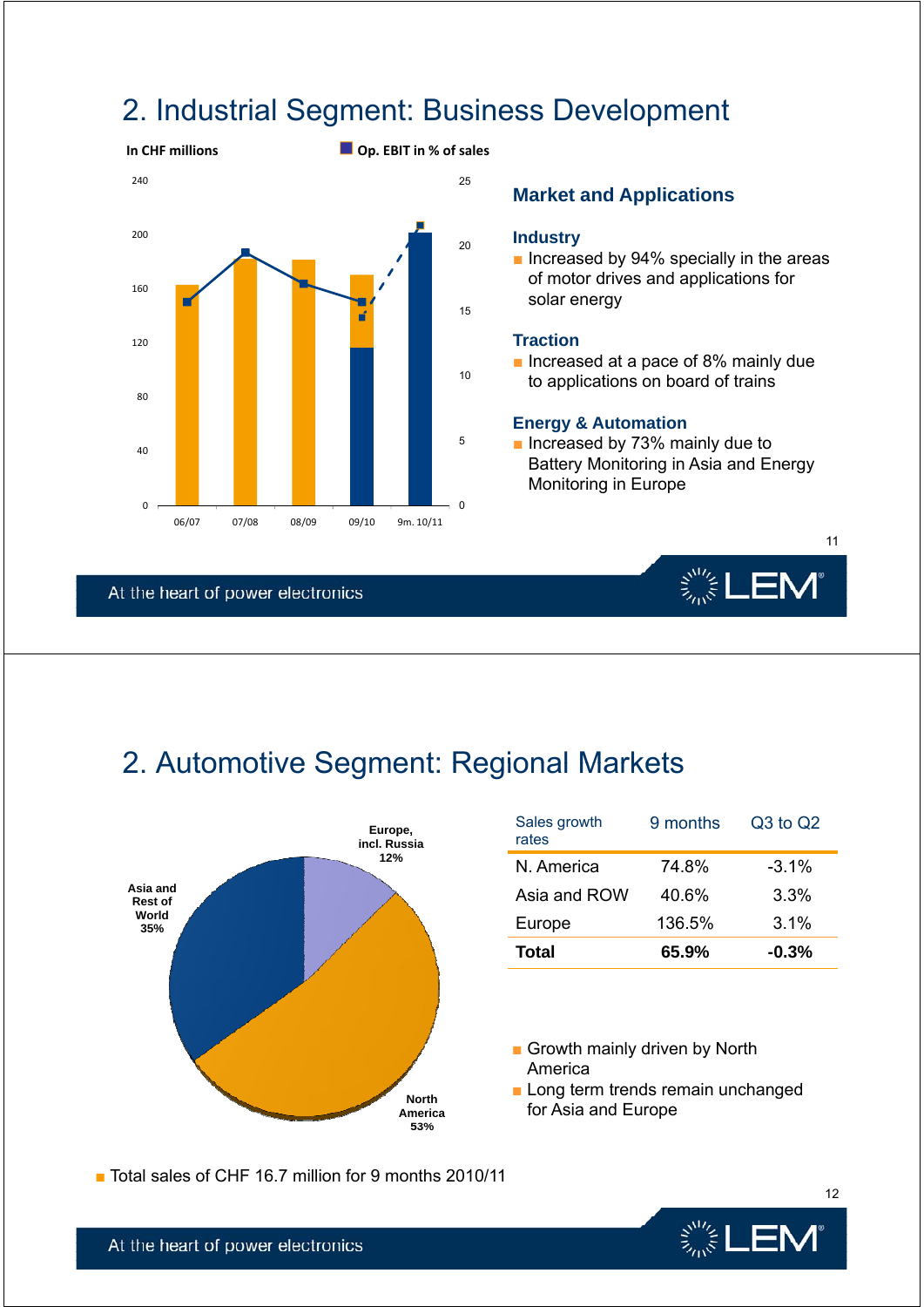

# 2. Automotive Segment: Business Development



- Conventional Cars: - Battery Management
	- -
		- Electric Motor Control

- Upswing of the market in general
- Start of production for several HEV in USA, Asia and Europe

 $\zeta_{\vec{k}}^{\vec{v}^{\prime\prime}\prime\prime}$ 

#### **Results**

■ Confirmation of profitability

13

EN

At the heart of power electronics

# 2. Business Development - China

#### **Sales**

- Sales growth of 75% over same period last year
- $\blacksquare$  Market share over 50% ■ Market share over 50% <br>■ "Made by LEM" quality

## **Production**

- Beijing LEM confirms its #1 position as largest manufacturing site of the Group
- 



## **In CHF millions In CHF millions**

- 
- 



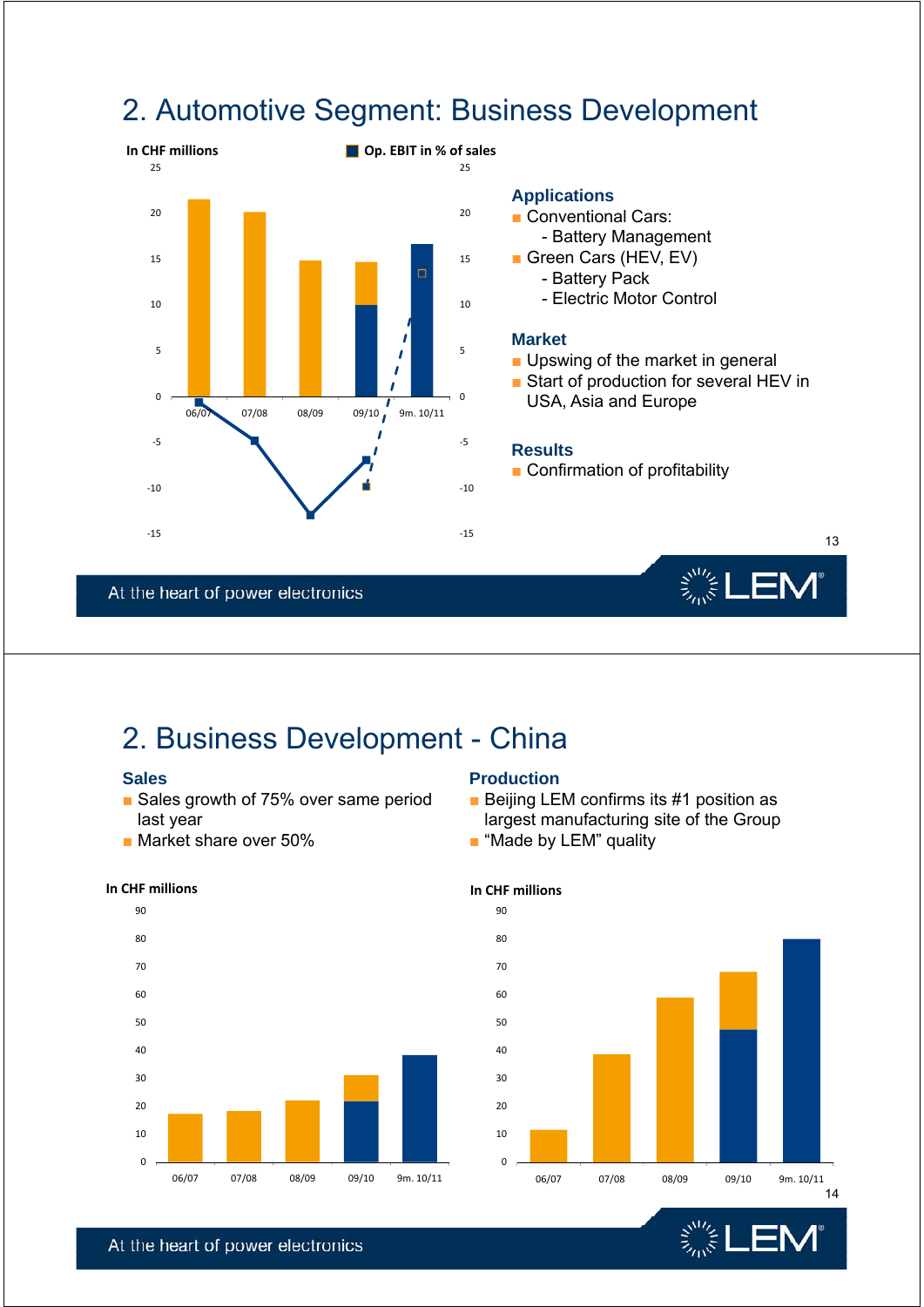# 3. Financial Review





# 3. Income Statement

| In CHF thousands                        | 9 months<br>2009/10 | 9 months<br>2010/11 | Change      | Q <sub>2</sub><br>2010/11 | Q <sub>3</sub><br>2010/11 | Change        |
|-----------------------------------------|---------------------|---------------------|-------------|---------------------------|---------------------------|---------------|
| <b>Sales</b>                            | 127'082             | 218'824             | 72.2%       | 74'994                    | 77'043                    | 2.7%          |
| Gross margin %                          | 43.6                | 43.2                | $-0.4%$ pt  | 43.8                      | 42.4                      | $-1.4%$ pt    |
| SG&A                                    | (39'454)            | (48'650)            | (23.3%)     | (16'253)                  | (16'985)                  | (4.5%)        |
| <b>Operational EBIT*</b>                | 16'001              | 45'985              | 187.4%      | 16'592                    | 15'658                    | (5.6%)        |
| <b>Additional SOP</b><br>income / costs | (5'613)             | (4'958)             | 11.7%       | (40)                      | (4'530)                   | nm            |
| <b>EBIT</b>                             | 10'388              | 41'027              | 295%        | 16'552                    | 11'128                    | (32.8%)       |
| Net financial<br>expense                | (1'051)             | (4'268)             | $(306.1\%)$ | (982)                     | (1'618)                   | 64.8%         |
| Income taxes                            | (3'844)             | (9'441)             | (145.6%)    | (3'970)                   | (2'002)                   | $(49.6\%)$    |
| Tax rate in %                           | 41.2                | 25.7                | $-15.5%$ pt | 25.5                      | 21.0                      | $-16.4%$ pt   |
| <b>Net profit</b>                       | 5'493               | 27'318              | 397.4%      | 11'600                    | 7'508                     | (35.3%)<br>16 |



 $\hat{\textbf{z}}_{\text{max}}^{\text{max}}\text{LEM}^{\text{e}}$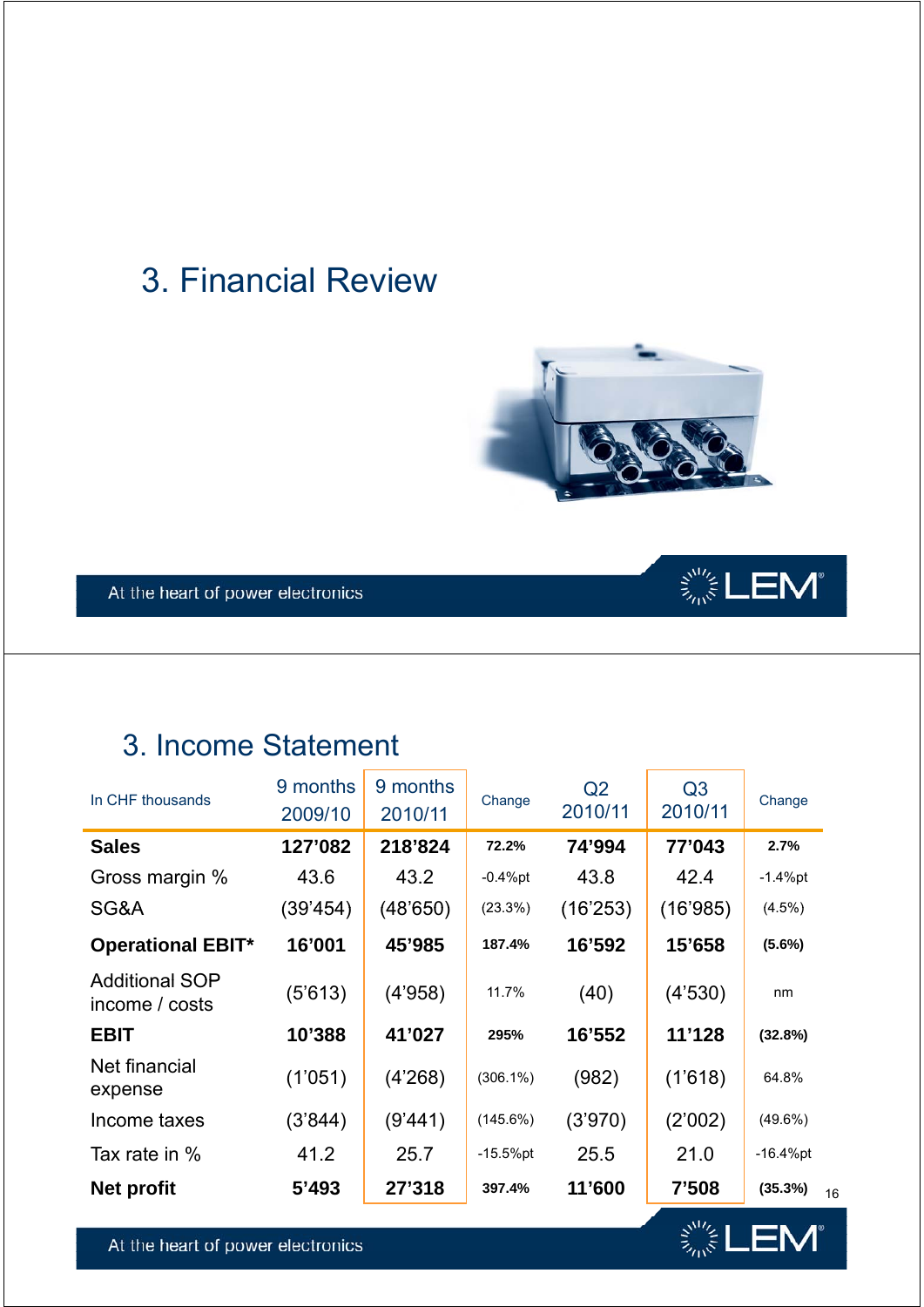# 3. Results by Quarter



- 
- Q3 EBIT margin impacted by investments in organization and foreign exchange
- Q3 net profit margin impacted by additional SOP costs linked to share price appreciation

At the heart of power electronics

# 3. Gross Margin Development



At the heart of power electronics

▒LEM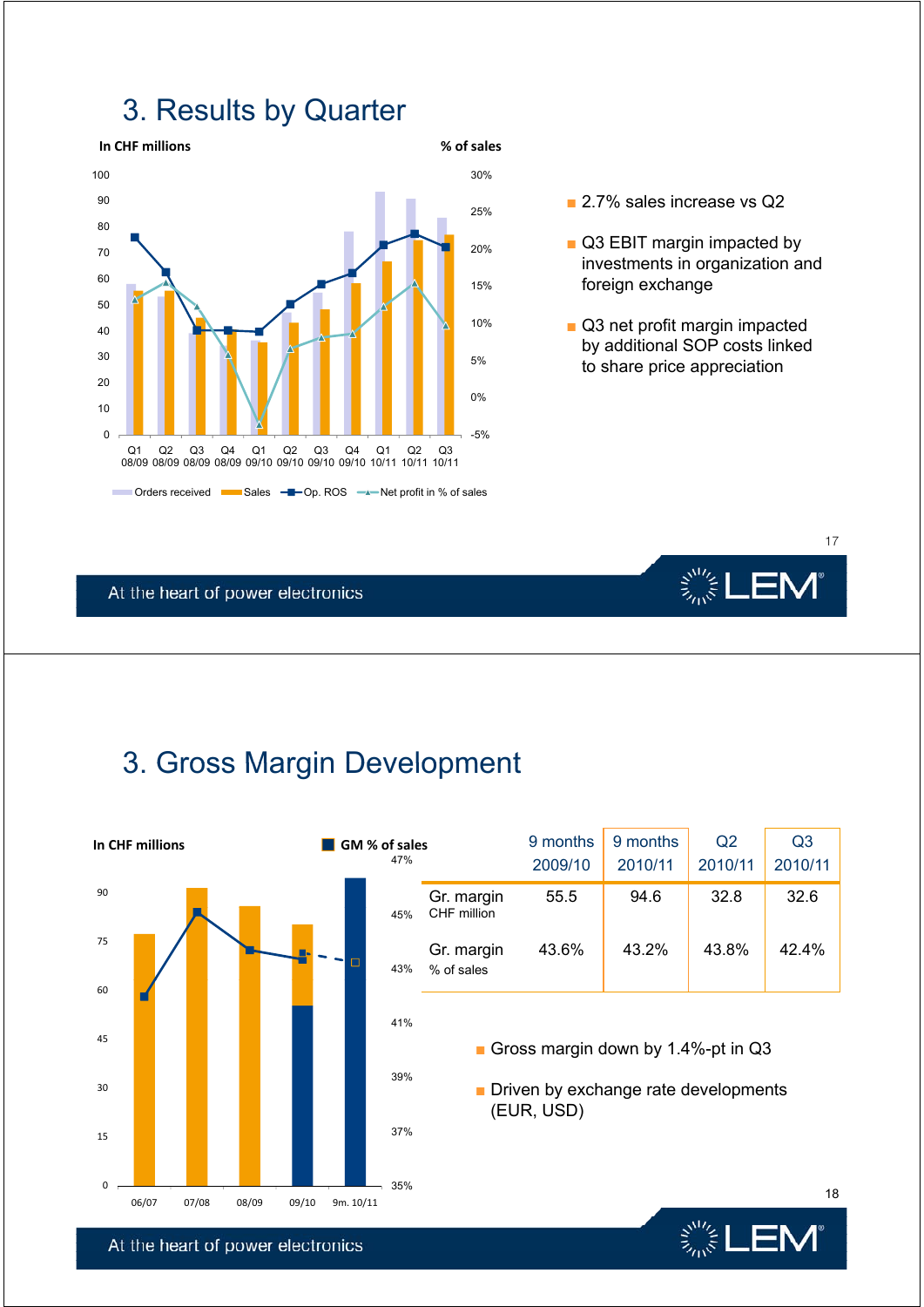# 3. Operational EBIT



# 3 Additional Stock Option Plan Income / Costs 3. Additional Stock Option Plan Income /

| Additional SOP Income / Costs | 9 months | 9 months |
|-------------------------------|----------|----------|
| In CHF thousands              | 2009/10  | 2010/11  |
| Add. SOP Income / costs       | (5'614)  | (4'958)  |

- SOP costs driven by exercise and revaluation at period-end
- Valuation according to IFRS; time value of option decreases over time
- Reminder: SOP 5 will be closed per 31.3.2011, SOP 6 per 31.3.2012 as the last plan
- Stock price CHF 340 per 31.3.2010  $\rightarrow$  CHF 573 per 30.12.2010



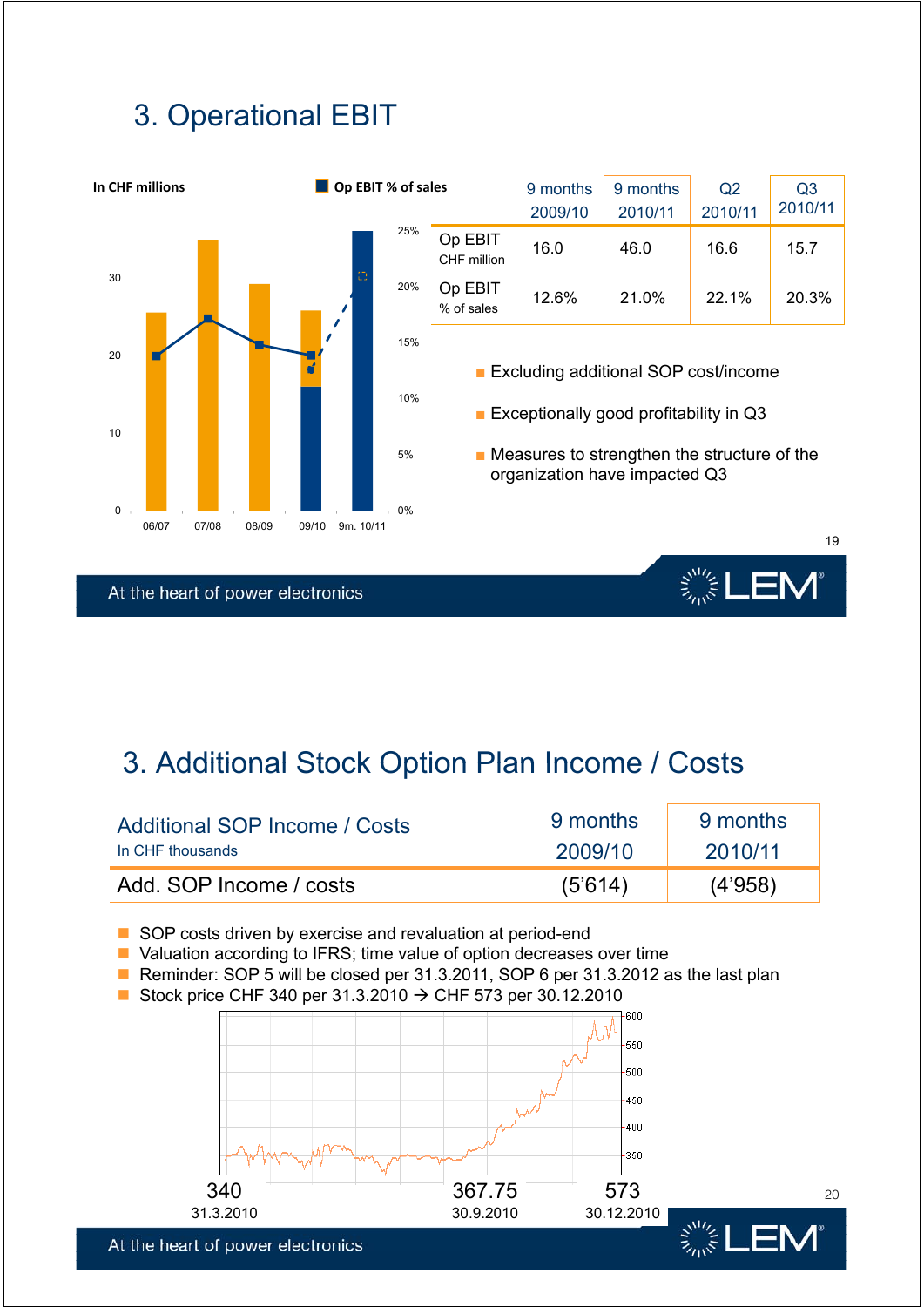# 3. Financial Expense

|                                    | 9 months | 9 months |
|------------------------------------|----------|----------|
| In CHF thousands                   | 2009/10  | 2010/11  |
| Foreign exchange effect*           | (817)    | (3'910)  |
| Other financial expense $+$ income | (234)    | (359)    |
| Total                              | (1'051)  | (4'268)  |

■ Bank loans generated interest expense; loans reduced from CHF 8 million to CHF 2 million as at 31 December 2010

- **F** Foreign exchange effect mainly driven by EUR and USD devaluation
- Foreign exchange hedging policy: 50% of net exposure on a rolling 3-9 month basis

\* The foreign exchange effect is mainly due to currency volatility during the time between booking and settling a receivable/payable.

At the heart of power electronics

# 3. Income Taxes

| In CHF thousands               | 9 months<br>2009/10 | 9 months<br>2010/11 |
|--------------------------------|---------------------|---------------------|
| <b>EBT</b>                     | 9'336               | 36'759              |
| Income taxes                   | (3'844)             | (9'441)             |
| <b>Effective tax rate</b>      | 41.2%               | 25.7%               |
| In $%$                         | 9 months<br>2009/10 | 9 months<br>2010/11 |
| Expected income tax rate       | 32.8%               | 22.8%               |
| Expected withholding tax rate* | 8.4%                | 2.9%                |

**Effective tax rate\* 41.2% 25.7%**

Reduction of the expected tax rate with increasing volume in low tax entities

\* Including CHF 486 thousand adjustment on prior year withholding tax



22

21

 $\mathbf{E}^{\mathbf{W}}_{\mathbf{W}}\mathbf{E}^{\mathbf{W}}_{\mathbf{W}}=\mathbf{E}^{\mathbf{W}}_{\mathbf{W}}\mathbf{E}^{\mathbf{W}}_{\mathbf{W}}$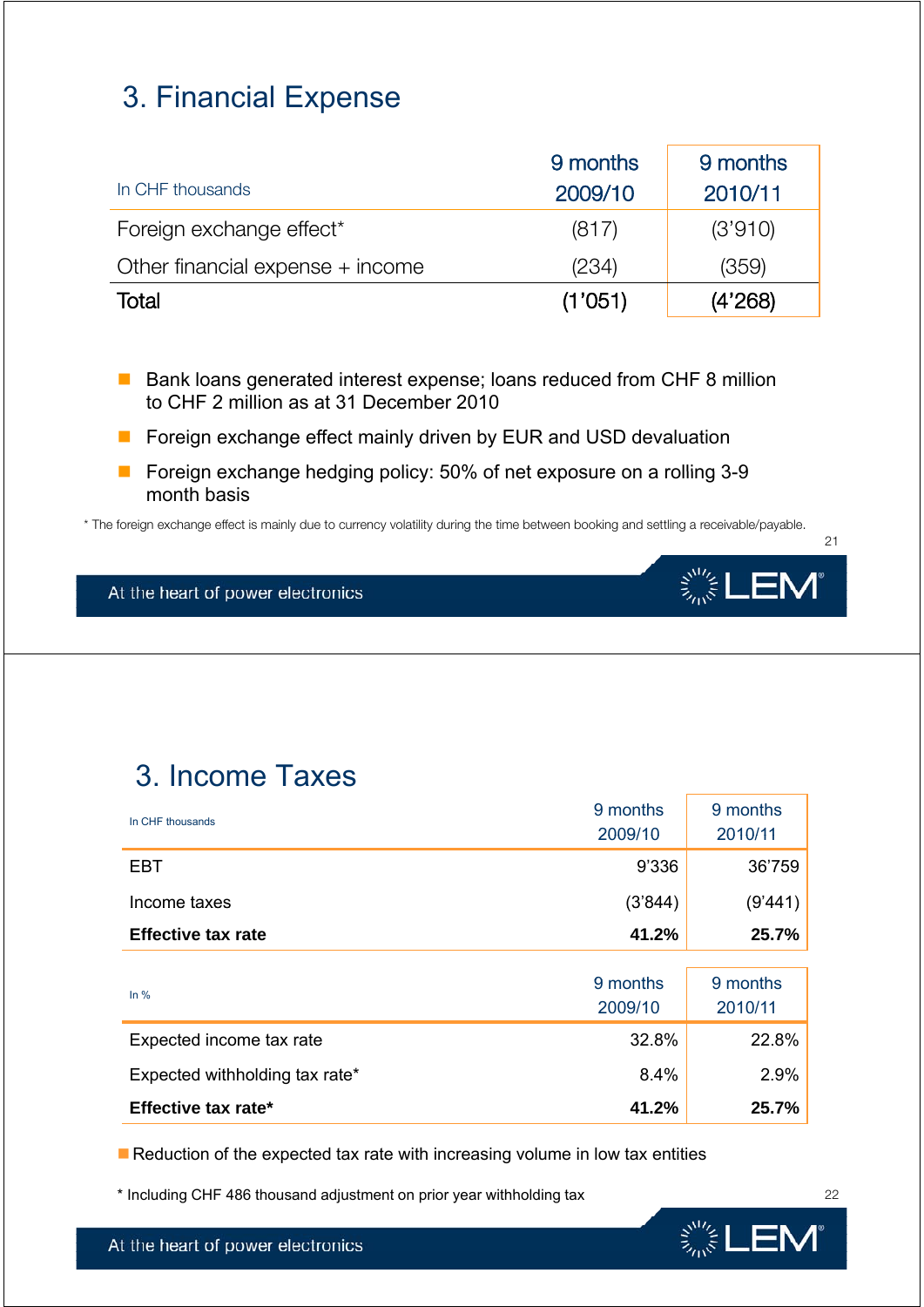# 3. Net Profit



# 3. Share buy back

- Successfully launched 1 September 2010
- Runs for 18 months, for a volume of up to CHF 15 million on a second trading line
- Initiated in anticipation of future growth and considering high net cash position
- $\blacksquare$  Goal is to increase financial leverage and finance the company through a healthy mix of equity financing and loans
- Per 31 December 2010, 8'250 shares have been bought for a total amount of CHF 2'926 thousand



24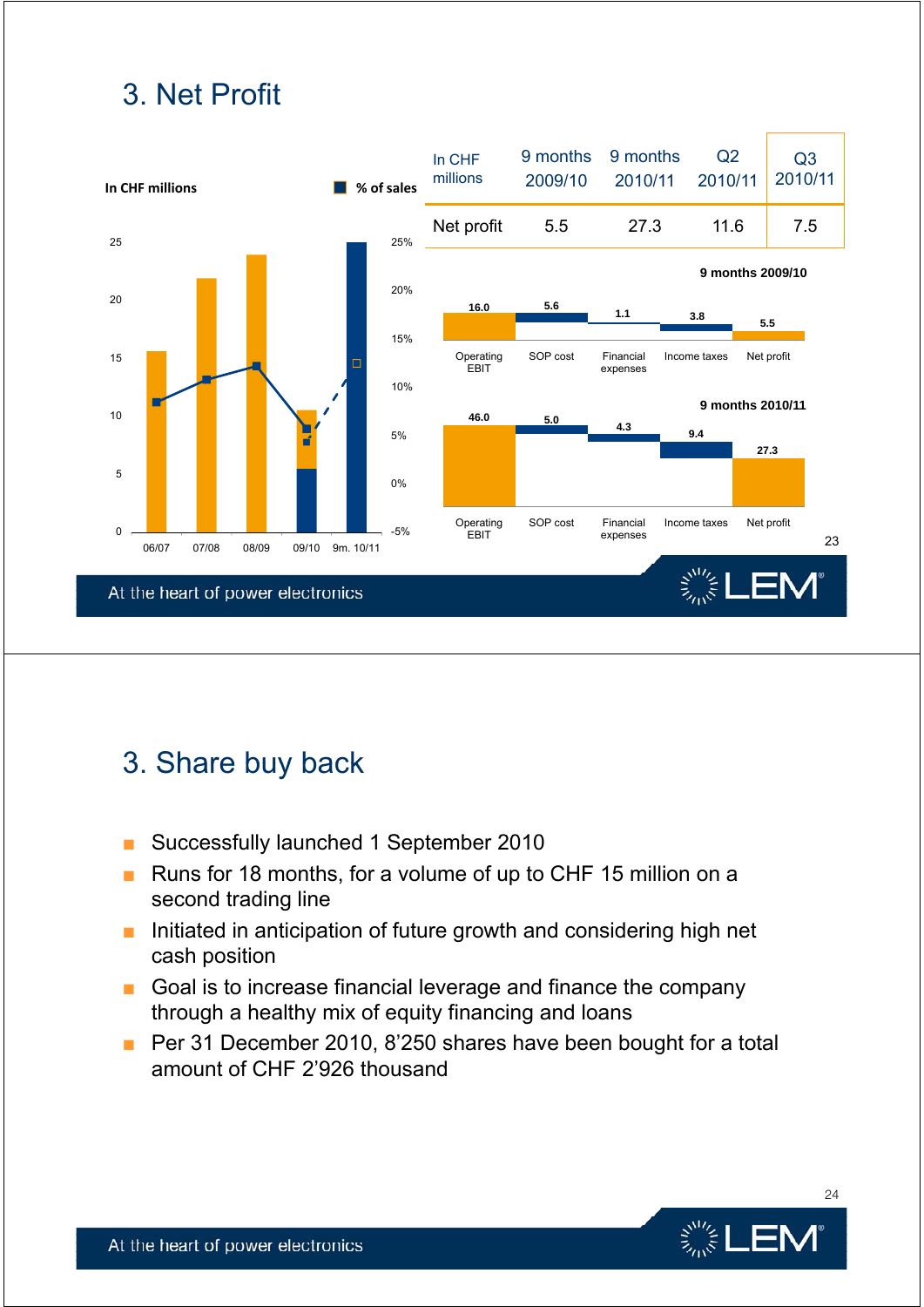# 3. Dividend policy

- Previous policy: between 25% and 50% of the consolidated net profit for the year as a dividend
- In view of
	- − positive outlook for the company and
	- − significant potential to increase the financial leverage in the balance sheet
- New policy: LEM will target a pay-out ratio significantly above 50% of the consolidated net profit for the year



At the heart of power electronics



# 4. Outlook

 $\ddot{\varepsilon}^{\rm SM}_{\tilde{\kappa}^{\rm SM}_{\rm ext}}$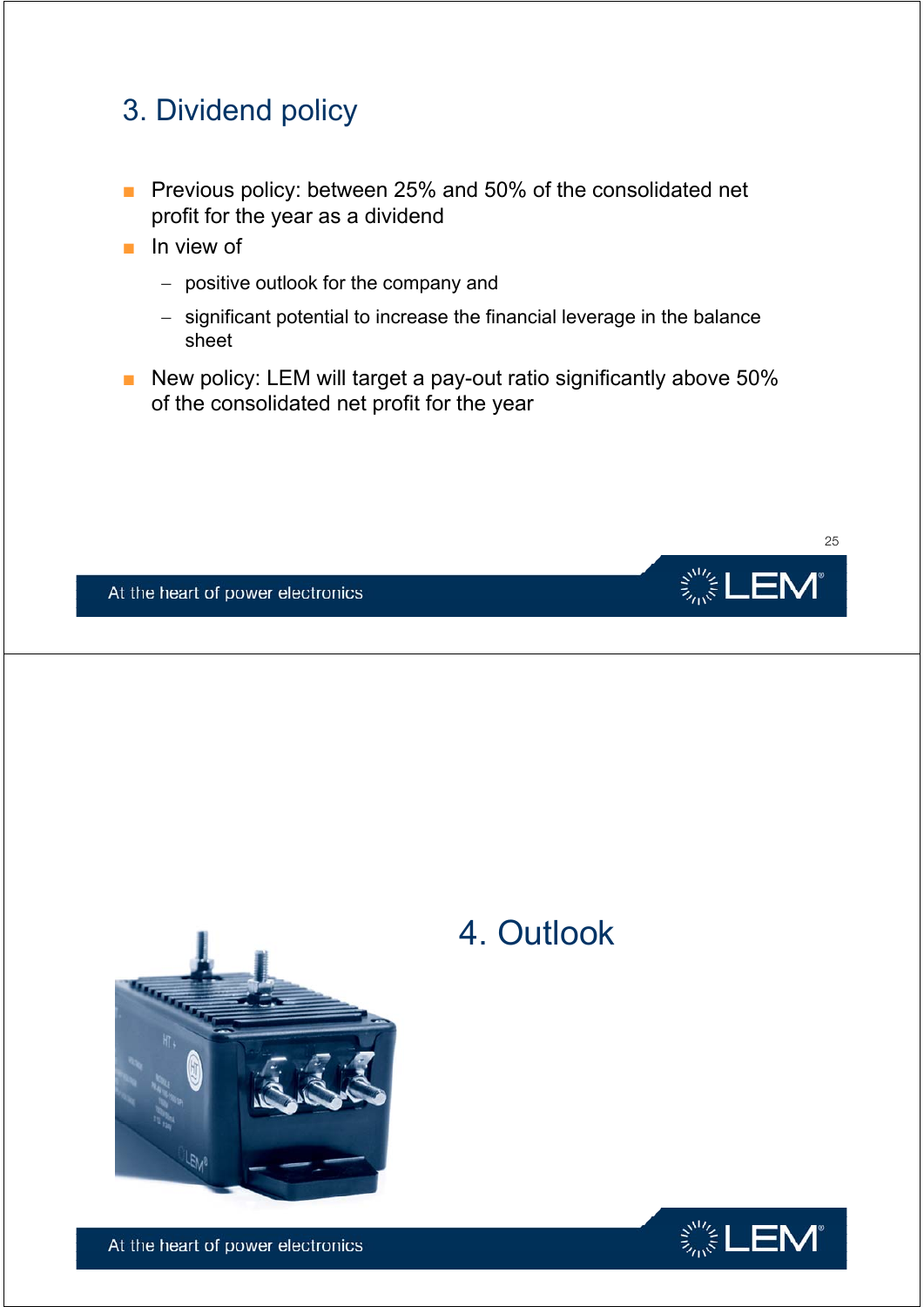# 4 Areas of Focus 4. Areas of

- 1. Strengthening the organization:
	- Jean-Marc Peccoux now in charge of R&D
	- Luc Colombel to focus on the Automotive segment; of increasing importance for LEM
	- Hans Dieter Huber to lead the Industrial Segment, maximizing the synergies between the businesses
	- Recruitment of several key people for second line of management

#### 2. Match market demand fluctuations

- Secure additional sourcing volumes of key components
- $\blacksquare$  Increase capacity and reactivity
- 3. Continued emphasis on innovation
	- Increasing R&D effort 27



# At the heart of power electronics<br>
4. Market Factors and Strategy<br>
4. Market Factors and Strategy



- We firmly believe in our Strategic Direction and the 4 drivers for our business remain unchanged
- $\blacksquare$  We will continue to capitalize on the drivers of LEM's markets through
	- − Innovation
	- − Operational Excellence
	- − Cost leadership



28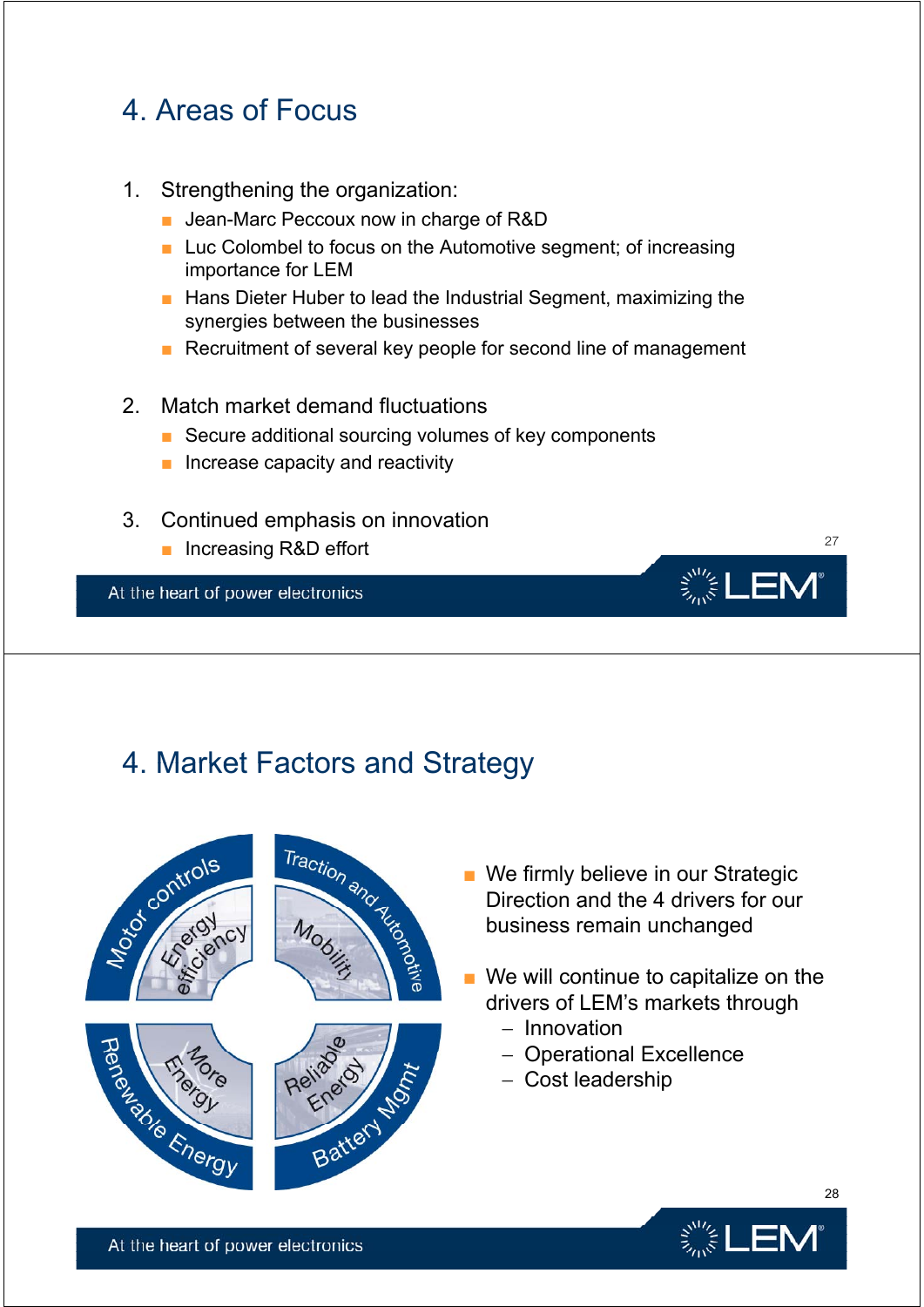# 4 Market Outlook 4. Market

- Consolidation of Industrial sales on a high level
	- − Robust business perspectives in industry markets, mainly drives and UPS
	- − Stagnation in the traction market
	- − Renewables, energy applications continued volatility expected due to:
		- − Evolution of the legislation
		- − Consolidation of the solar industry players
- Automotive
	- − Continued growth in conventional and green cars markets



# 4. Outlook

We are confident for Q4 2010/11 but remain alert as currency fluctuations continue to impact the company's financial performance.

- Confirmation of previous sales expectation: CHF 285 to 295 million for the full year 2010/11
- EBIT estimated to be about CHF 58 million for the full year 2010/11



30

29

▒LEN